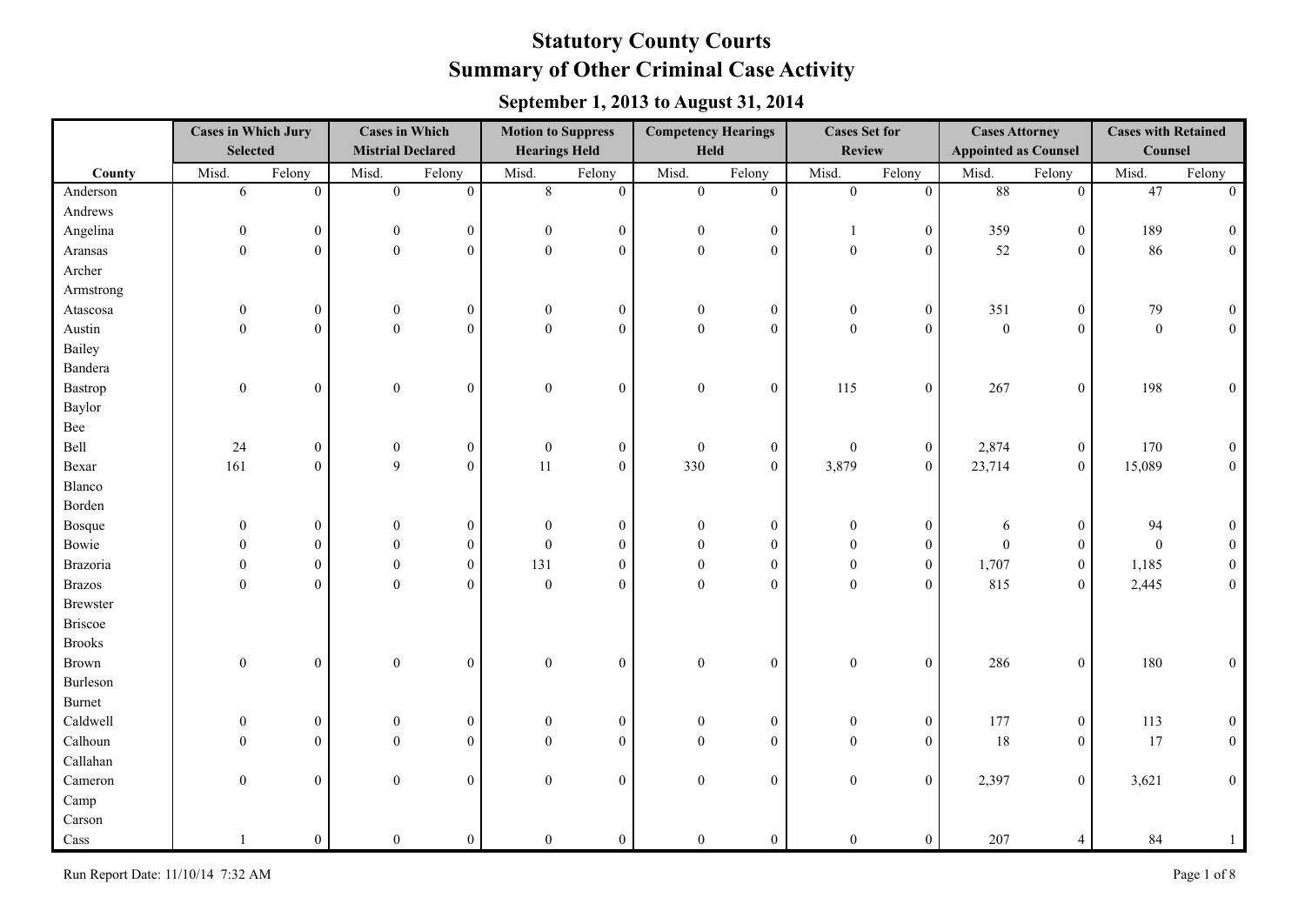|               | <b>Cases in Which Jury</b><br><b>Selected</b> |                  | <b>Cases in Which</b><br><b>Mistrial Declared</b> |                  | <b>Motion to Suppress</b><br><b>Hearings Held</b> |                | <b>Competency Hearings</b><br>Held |                  | <b>Cases Set for</b><br><b>Review</b> |                  | <b>Cases Attorney</b><br><b>Appointed as Counsel</b> |                  | <b>Cases with Retained</b><br>Counsel |                  |
|---------------|-----------------------------------------------|------------------|---------------------------------------------------|------------------|---------------------------------------------------|----------------|------------------------------------|------------------|---------------------------------------|------------------|------------------------------------------------------|------------------|---------------------------------------|------------------|
| County        | Misd.                                         | Felony           | Misd.                                             | Felony           | Misd.                                             | Felony         | Misd.                              | Felony           | Misd.                                 | Felony           | Misd.                                                | Felony           | Misd.                                 | Felony           |
| Castro        |                                               |                  |                                                   |                  |                                                   |                |                                    |                  |                                       |                  |                                                      |                  |                                       |                  |
| Chambers      |                                               |                  |                                                   |                  |                                                   |                |                                    |                  |                                       |                  |                                                      |                  |                                       |                  |
| Cherokee      | $\boldsymbol{0}$                              | $\mathbf{0}$     | $\boldsymbol{0}$                                  | $\mathbf{0}$     | $\boldsymbol{0}$                                  | $\overline{0}$ | $\mathbf{0}$                       | $\boldsymbol{0}$ | $\boldsymbol{0}$                      | $\boldsymbol{0}$ | 55                                                   | $\boldsymbol{0}$ | 134                                   | $\mathbf{0}$     |
| Childress     |                                               |                  |                                                   |                  |                                                   |                |                                    |                  |                                       |                  |                                                      |                  |                                       |                  |
| Clay          |                                               |                  |                                                   |                  |                                                   |                |                                    |                  |                                       |                  |                                                      |                  |                                       |                  |
| Cochran       |                                               |                  |                                                   |                  |                                                   |                |                                    |                  |                                       |                  |                                                      |                  |                                       |                  |
| Coke          |                                               |                  |                                                   |                  |                                                   |                |                                    |                  |                                       |                  |                                                      |                  |                                       |                  |
| Coleman       |                                               |                  |                                                   |                  |                                                   |                |                                    |                  |                                       |                  |                                                      |                  |                                       |                  |
| Collin        | $\boldsymbol{0}$                              | $\overline{0}$   | $\boldsymbol{0}$                                  | $\mathbf{0}$     | $\boldsymbol{0}$                                  | $\overline{0}$ | $\mathbf{0}$                       | $\boldsymbol{0}$ | $\boldsymbol{0}$                      | $\overline{0}$   | 2,843                                                | $\mathbf{0}$     | 3,946                                 | $\overline{4}$   |
| Collingsworth |                                               |                  |                                                   |                  |                                                   |                |                                    |                  |                                       |                  |                                                      |                  |                                       |                  |
| Colorado      |                                               |                  |                                                   |                  |                                                   |                |                                    |                  |                                       |                  |                                                      |                  |                                       |                  |
| Comal         | 13                                            | $\overline{0}$   | $\boldsymbol{0}$                                  | $\mathbf{0}$     | $12\,$                                            | $\overline{0}$ | $\boldsymbol{0}$                   | $\boldsymbol{0}$ | 24                                    | $\boldsymbol{0}$ | 577                                                  | $\boldsymbol{0}$ | 788                                   | $\boldsymbol{0}$ |
| Comanche      |                                               |                  |                                                   |                  |                                                   |                |                                    |                  |                                       |                  |                                                      |                  |                                       |                  |
| Concho        |                                               |                  |                                                   |                  |                                                   |                |                                    |                  |                                       |                  |                                                      |                  |                                       |                  |
| Cooke         | $\boldsymbol{2}$                              | $\overline{0}$   | $\boldsymbol{0}$                                  | $\boldsymbol{0}$ | $\boldsymbol{0}$                                  | $\mathbf{0}$   | $\mathbf{0}$                       | $\boldsymbol{0}$ | $\boldsymbol{0}$                      | $\boldsymbol{0}$ | 264                                                  | $\boldsymbol{0}$ | 323                                   | $\theta$         |
| Coryell       | $\overline{4}$                                | $\mathbf{0}$     | $\boldsymbol{0}$                                  | $\mathbf{0}$     | $\boldsymbol{0}$                                  | $\mathbf{0}$   | $\mathbf{0}$                       | $\boldsymbol{0}$ | $\boldsymbol{0}$                      | $\overline{0}$   | 267                                                  | $\mathbf{0}$     | 35                                    | $\boldsymbol{0}$ |
| Cottle        |                                               |                  |                                                   |                  |                                                   |                |                                    |                  |                                       |                  |                                                      |                  |                                       |                  |
| Crane         |                                               |                  |                                                   |                  |                                                   |                |                                    |                  |                                       |                  |                                                      |                  |                                       |                  |
| Crockett      |                                               |                  |                                                   |                  |                                                   |                |                                    |                  |                                       |                  |                                                      |                  |                                       |                  |
| Crosby        |                                               |                  |                                                   |                  |                                                   |                |                                    |                  |                                       |                  |                                                      |                  |                                       |                  |
| Culberson     |                                               |                  |                                                   |                  |                                                   |                |                                    |                  |                                       |                  |                                                      |                  |                                       |                  |
| Dallam        |                                               |                  |                                                   |                  |                                                   |                |                                    |                  |                                       |                  |                                                      |                  |                                       |                  |
| Dallas        | 248                                           | $\boldsymbol{0}$ | $18\,$                                            | $\mathbf{0}$     | 402                                               | $\mathbf{0}$   | 840                                | $\boldsymbol{0}$ | 14,912                                | $\mathbf{0}$     | 20,360                                               | $\mathbf{0}$     | 21,644                                | $\theta$         |
| Dawson        |                                               |                  |                                                   |                  |                                                   |                |                                    |                  |                                       |                  |                                                      |                  |                                       |                  |
| De Witt       |                                               |                  |                                                   |                  |                                                   |                |                                    |                  |                                       |                  |                                                      |                  |                                       |                  |
| Deaf Smith    |                                               |                  |                                                   |                  |                                                   |                |                                    |                  |                                       |                  |                                                      |                  |                                       |                  |
| Delta         |                                               |                  |                                                   |                  |                                                   |                |                                    |                  |                                       |                  |                                                      |                  |                                       |                  |
| Denton        | 127                                           | $\mathbf{1}$     | $12\,$                                            | $\boldsymbol{0}$ | 85                                                | 15             | $\boldsymbol{0}$                   | $\boldsymbol{0}$ | $\boldsymbol{0}$                      | $\boldsymbol{0}$ | 2,654                                                | 35               | 5,610                                 | $78\,$           |
| Dickens       |                                               |                  |                                                   |                  |                                                   |                |                                    |                  |                                       |                  |                                                      |                  |                                       |                  |
| Dimmit        |                                               |                  |                                                   |                  |                                                   |                |                                    |                  |                                       |                  |                                                      |                  |                                       |                  |
| Donley        |                                               |                  |                                                   |                  |                                                   |                |                                    |                  |                                       |                  |                                                      |                  |                                       |                  |
| Duval         |                                               |                  |                                                   |                  |                                                   |                |                                    |                  |                                       |                  |                                                      |                  |                                       |                  |
| Eastland      |                                               |                  |                                                   |                  |                                                   |                |                                    |                  |                                       |                  |                                                      |                  |                                       |                  |
| Ector         | $\overline{0}$                                | $\overline{0}$   | $\mathbf{0}$                                      | $\boldsymbol{0}$ | 2                                                 | $\overline{0}$ | $\overline{0}$                     | $\boldsymbol{0}$ | $\boldsymbol{0}$                      | $\boldsymbol{0}$ | 239                                                  | $\boldsymbol{0}$ | 393                                   | $\boldsymbol{0}$ |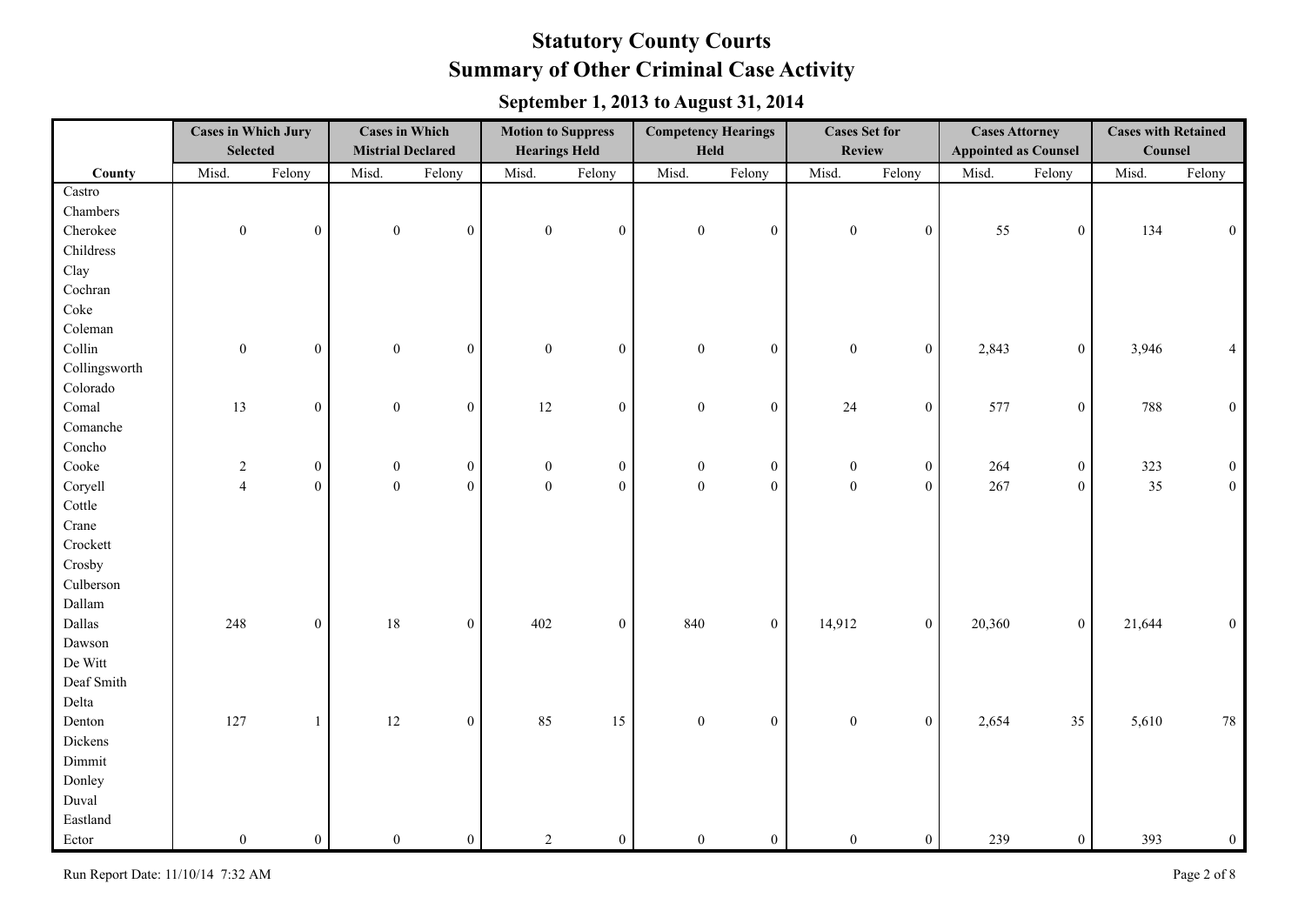|           | <b>Cases in Which Jury</b><br><b>Selected</b> |                  | <b>Cases in Which</b><br><b>Mistrial Declared</b> |                  | <b>Motion to Suppress</b><br><b>Hearings Held</b> |                  | <b>Competency Hearings</b><br>Held |                  | <b>Cases Set for</b><br><b>Review</b> |                  | <b>Cases Attorney</b><br><b>Appointed as Counsel</b> |                  | <b>Cases with Retained</b><br>Counsel |                  |
|-----------|-----------------------------------------------|------------------|---------------------------------------------------|------------------|---------------------------------------------------|------------------|------------------------------------|------------------|---------------------------------------|------------------|------------------------------------------------------|------------------|---------------------------------------|------------------|
| County    | Misd.                                         | Felony           | Misd.                                             | Felony           | Misd.                                             | Felony           | Misd.                              | Felony           | Misd.                                 | Felony           | Misd.                                                | Felony           | Misd.                                 | Felony           |
| Edwards   |                                               |                  |                                                   |                  |                                                   |                  |                                    |                  |                                       |                  |                                                      |                  |                                       |                  |
| El Paso   | $\boldsymbol{0}$                              | $\overline{0}$   | $\mathbf{0}$                                      | $\boldsymbol{0}$ | $\mathbf{1}$                                      | $\boldsymbol{0}$ | 40                                 | $\overline{0}$   | 98                                    | $\boldsymbol{0}$ | 5,923                                                | $\mathfrak{Z}$   | 5,054                                 | $\mathbf{1}$     |
| Ellis     | 15                                            | $\overline{0}$   | $\boldsymbol{0}$                                  | $\mathbf{0}$     | $\boldsymbol{0}$                                  | $\boldsymbol{0}$ | $\mathbf{0}$                       | $\mathbf{0}$     | $\boldsymbol{0}$                      | $\boldsymbol{0}$ | 1,265                                                | $\boldsymbol{0}$ | 526                                   | $\boldsymbol{0}$ |
| Erath     | $\boldsymbol{0}$                              | $\overline{0}$   | $\mathbf{0}$                                      | $\mathbf{0}$     | $\mathbf{0}$                                      | $\overline{0}$   | $\mathbf{0}$                       | $\theta$         | $\mathbf{0}$                          | $\overline{0}$   | 118                                                  | $\boldsymbol{0}$ | 499                                   | $\boldsymbol{0}$ |
| Falls     |                                               |                  |                                                   |                  |                                                   |                  |                                    |                  |                                       |                  |                                                      |                  |                                       |                  |
| Fannin    | $\overline{2}$                                | $\overline{0}$   | $\boldsymbol{0}$                                  | $\boldsymbol{0}$ | $\overline{2}$                                    | $\boldsymbol{0}$ | $\boldsymbol{0}$                   | $\overline{0}$   | 882                                   | $\boldsymbol{0}$ | 261                                                  | $\boldsymbol{0}$ | 116                                   | $\boldsymbol{0}$ |
| Fayette   |                                               |                  |                                                   |                  |                                                   |                  |                                    |                  |                                       |                  |                                                      |                  |                                       |                  |
| Fisher    | $\boldsymbol{0}$                              | $\overline{0}$   | $\boldsymbol{0}$                                  | $\mathbf{0}$     | $\boldsymbol{0}$                                  | $\overline{0}$   | $\boldsymbol{0}$                   | $\mathbf{0}$     | $\boldsymbol{0}$                      | $\boldsymbol{0}$ | $\boldsymbol{0}$                                     | $\boldsymbol{0}$ | $\boldsymbol{0}$                      | $\mathbf{0}$     |
| Floyd     |                                               |                  |                                                   |                  |                                                   |                  |                                    |                  |                                       |                  |                                                      |                  |                                       |                  |
| Foard     |                                               |                  |                                                   |                  |                                                   |                  |                                    |                  |                                       |                  |                                                      |                  |                                       |                  |
| Fort Bend | 30                                            | $\overline{0}$   | $\boldsymbol{0}$                                  | $\boldsymbol{0}$ | 5                                                 | $\overline{0}$   | $\boldsymbol{0}$                   | $\mathbf{0}$     | $\boldsymbol{0}$                      | $\boldsymbol{0}$ | 2,394                                                | $\boldsymbol{0}$ | 2,405                                 | $\boldsymbol{0}$ |
| Franklin  |                                               |                  |                                                   |                  |                                                   |                  |                                    |                  |                                       |                  |                                                      |                  |                                       |                  |
| Freestone |                                               |                  |                                                   |                  |                                                   |                  |                                    |                  |                                       |                  |                                                      |                  |                                       |                  |
| Frio      |                                               |                  |                                                   |                  |                                                   |                  |                                    |                  |                                       |                  |                                                      |                  |                                       |                  |
| Gaines    |                                               |                  |                                                   |                  |                                                   |                  |                                    |                  |                                       |                  |                                                      |                  |                                       |                  |
| Galveston | $\boldsymbol{0}$                              | $\mathbf{0}$     | $\boldsymbol{0}$                                  | $\boldsymbol{0}$ | $\boldsymbol{0}$                                  | $\boldsymbol{0}$ | $\boldsymbol{0}$                   | $\boldsymbol{0}$ | $\boldsymbol{0}$                      | $\boldsymbol{0}$ | $\boldsymbol{0}$                                     | $\boldsymbol{0}$ | $\boldsymbol{0}$                      | $\boldsymbol{0}$ |
| Garza     |                                               |                  |                                                   |                  |                                                   |                  |                                    |                  |                                       |                  |                                                      |                  |                                       |                  |
| Gillespie |                                               |                  |                                                   |                  |                                                   |                  |                                    |                  |                                       |                  |                                                      |                  |                                       |                  |
| Glasscock |                                               |                  |                                                   |                  |                                                   |                  |                                    |                  |                                       |                  |                                                      |                  |                                       |                  |
| Goliad    |                                               |                  |                                                   |                  |                                                   |                  |                                    |                  |                                       |                  |                                                      |                  |                                       |                  |
| Gonzales  |                                               |                  |                                                   |                  |                                                   |                  |                                    |                  |                                       |                  |                                                      |                  |                                       |                  |
| Gray      |                                               |                  |                                                   |                  |                                                   |                  |                                    |                  |                                       |                  |                                                      |                  |                                       |                  |
| Grayson   | 23                                            | $\boldsymbol{0}$ | $\boldsymbol{0}$                                  | $\boldsymbol{0}$ | $25\,$                                            | $\boldsymbol{0}$ | $\mathbf{0}$                       | $\boldsymbol{0}$ | 239                                   | $\boldsymbol{0}$ | 1,229                                                | $\boldsymbol{0}$ | 760                                   | $\boldsymbol{0}$ |
| Gregg     | $\boldsymbol{0}$                              | $\overline{0}$   | $\mathbf{0}$                                      | $\mathbf{0}$     | $\boldsymbol{0}$                                  | $\mathbf{0}$     | $\boldsymbol{0}$                   | $\overline{0}$   | $\boldsymbol{0}$                      | $\overline{0}$   | 663                                                  | $\boldsymbol{0}$ | 399                                   | $\boldsymbol{0}$ |
| Grimes    |                                               |                  |                                                   |                  |                                                   |                  |                                    |                  |                                       |                  |                                                      |                  |                                       |                  |
| Guadalupe | $8\,$                                         | $\overline{0}$   | $\boldsymbol{0}$                                  | $\boldsymbol{0}$ | $\,8\,$                                           | $\boldsymbol{0}$ | $\mathbf{1}$                       | $\boldsymbol{0}$ | $\boldsymbol{0}$                      | $\boldsymbol{0}$ | 774                                                  | $\boldsymbol{0}$ | 545                                   | $\boldsymbol{0}$ |
| Hale      |                                               |                  |                                                   |                  |                                                   |                  |                                    |                  |                                       |                  |                                                      |                  |                                       |                  |
| Hall      |                                               |                  |                                                   |                  |                                                   |                  |                                    |                  |                                       |                  |                                                      |                  |                                       |                  |
| Hamilton  |                                               |                  |                                                   |                  |                                                   |                  |                                    |                  |                                       |                  |                                                      |                  |                                       |                  |
| Hansford  |                                               |                  |                                                   |                  |                                                   |                  |                                    |                  |                                       |                  |                                                      |                  |                                       |                  |
| Hardeman  |                                               |                  |                                                   |                  |                                                   |                  |                                    |                  |                                       |                  |                                                      |                  |                                       |                  |
| Hardin    |                                               |                  |                                                   |                  |                                                   |                  |                                    |                  |                                       |                  |                                                      |                  |                                       |                  |
| Harris    | 458                                           | $\boldsymbol{0}$ | $18\,$                                            | $\boldsymbol{0}$ | 99                                                | $\boldsymbol{0}$ | 280                                | $\boldsymbol{0}$ | $\boldsymbol{0}$                      | $\boldsymbol{0}$ | 34,767                                               | $\boldsymbol{0}$ | 28,844                                | $\boldsymbol{0}$ |
| Harrison  | $\boldsymbol{0}$                              | $\overline{0}$   | $\boldsymbol{0}$                                  | $\boldsymbol{0}$ | $\boldsymbol{0}$                                  | $\overline{0}$   | $\mathbf{0}$                       | $\mathbf{0}$     | $\boldsymbol{0}$                      | $\boldsymbol{0}$ | $\boldsymbol{0}$                                     | $\boldsymbol{0}$ | $\boldsymbol{0}$                      | $\mathbf{0}$     |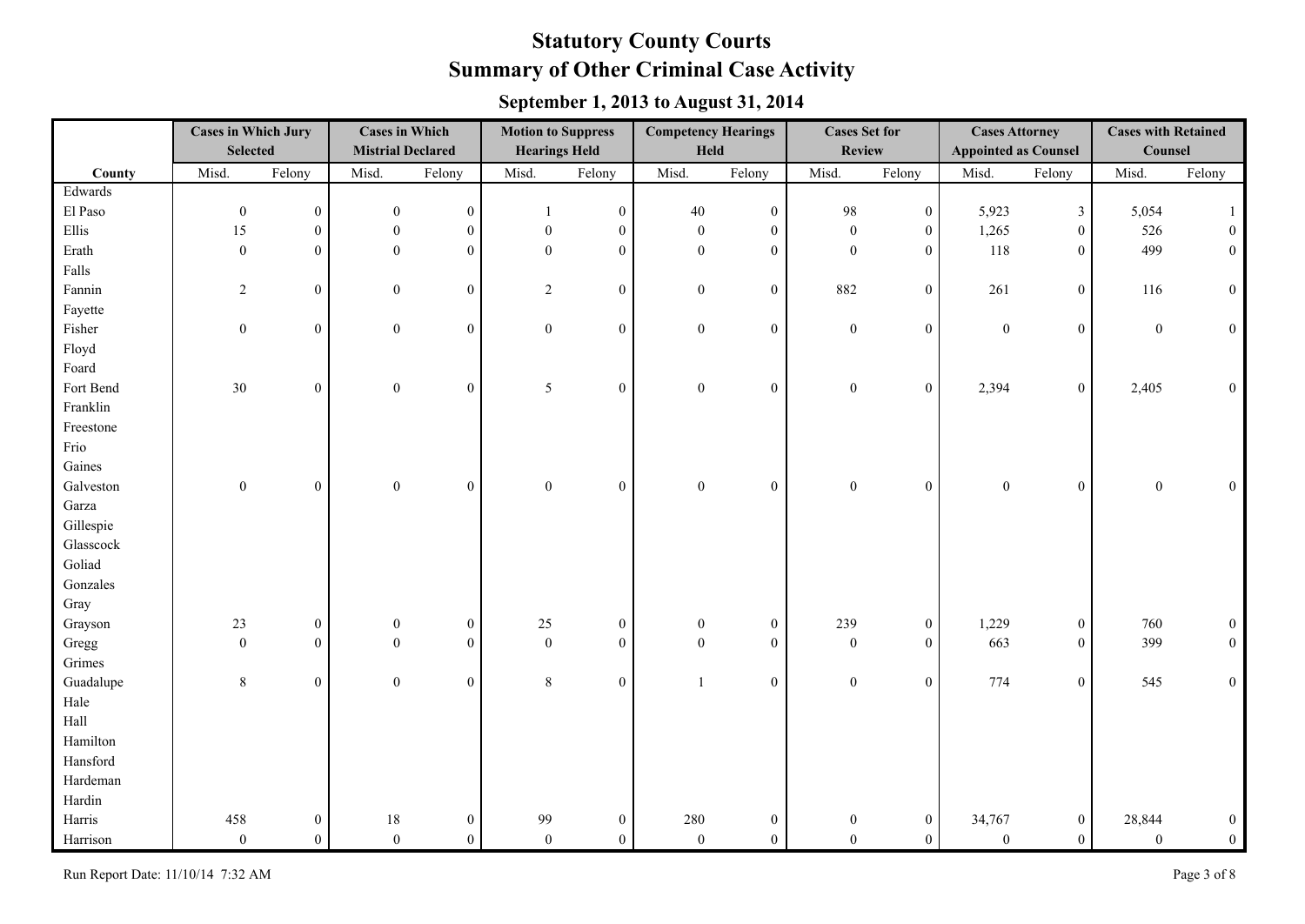|            | <b>Cases in Which Jury</b><br><b>Selected</b> |                  | <b>Cases in Which</b><br><b>Mistrial Declared</b> |                  | <b>Motion to Suppress</b><br><b>Hearings Held</b> |                  | <b>Competency Hearings</b><br>Held |                  | <b>Cases Set for</b><br><b>Review</b> |                  | <b>Cases Attorney</b><br><b>Appointed as Counsel</b> |                  | <b>Cases with Retained</b><br>Counsel |                  |
|------------|-----------------------------------------------|------------------|---------------------------------------------------|------------------|---------------------------------------------------|------------------|------------------------------------|------------------|---------------------------------------|------------------|------------------------------------------------------|------------------|---------------------------------------|------------------|
| County     | Misd.                                         | Felony           | Misd.                                             | Felony           | Misd.                                             | Felony           | Misd.                              | Felony           | Misd.                                 | Felony           | Misd.                                                | Felony           | Misd.                                 | Felony           |
| Hartley    |                                               |                  |                                                   |                  |                                                   |                  |                                    |                  |                                       |                  |                                                      |                  |                                       |                  |
| Haskell    |                                               |                  |                                                   |                  |                                                   |                  |                                    |                  |                                       |                  |                                                      |                  |                                       |                  |
| Hays       | $18\,$                                        | $\boldsymbol{0}$ | 6                                                 | $\boldsymbol{0}$ | 6                                                 | $\boldsymbol{0}$ | $\mathfrak{Z}$                     | $\boldsymbol{0}$ | 102                                   | $\mathbf{0}$     | 1,041                                                | $\boldsymbol{0}$ | 1,665                                 | $\mathbf{0}$     |
| Hemphill   |                                               |                  |                                                   |                  |                                                   |                  |                                    |                  |                                       |                  |                                                      |                  |                                       |                  |
| Henderson  | $\boldsymbol{0}$                              | $\mathbf{0}$     | $\boldsymbol{0}$                                  | $\mathbf{0}$     | $\mathbf{0}$                                      | $\boldsymbol{0}$ | $\overline{0}$                     | $\boldsymbol{0}$ | $\boldsymbol{0}$                      | $\boldsymbol{0}$ | 731                                                  | $\boldsymbol{0}$ | 4                                     | $\mathbf{0}$     |
| Hidalgo    | $\boldsymbol{0}$                              | $\mathbf{0}$     | $\mathbf{0}$                                      | $\overline{0}$   | $\boldsymbol{0}$                                  | $\overline{0}$   | $\overline{0}$                     | $\mathbf{0}$     | $\boldsymbol{0}$                      | $\mathbf{0}$     | $\mathbf{0}$                                         | $\boldsymbol{0}$ | $\overline{0}$                        | $\Omega$         |
| Hill       | $\overline{3}$                                | $\mathbf{0}$     | $\theta$                                          | $\overline{0}$   | 12                                                | $\overline{0}$   | $20\,$                             | $\theta$         | $\boldsymbol{0}$                      | $\overline{0}$   | 349                                                  | $\boldsymbol{0}$ | 149                                   | $\boldsymbol{0}$ |
| Hockley    |                                               |                  |                                                   |                  |                                                   |                  |                                    |                  |                                       |                  |                                                      |                  |                                       |                  |
| Hood       | $\overline{0}$                                | $\mathbf{0}$     | $\boldsymbol{0}$                                  | $\mathbf{0}$     | $\mathbf{0}$                                      | $\boldsymbol{0}$ | $\overline{0}$                     | $\boldsymbol{0}$ | $\boldsymbol{0}$                      | $\boldsymbol{0}$ | 334                                                  | $\boldsymbol{0}$ | 772                                   | $\theta$         |
| Hopkins    | $\boldsymbol{0}$                              | $\boldsymbol{0}$ | $\boldsymbol{0}$                                  | $\mathbf{0}$     | $\boldsymbol{0}$                                  | $\boldsymbol{0}$ | $\mathbf{0}$                       | $\mathbf{0}$     | $\boldsymbol{0}$                      | $\boldsymbol{0}$ | $88\,$                                               | $\boldsymbol{0}$ | 206                                   | $\boldsymbol{0}$ |
| Houston    | $\boldsymbol{0}$                              | $\boldsymbol{0}$ | $\boldsymbol{0}$                                  | $\overline{0}$   | $\mathbf{0}$                                      | $\overline{0}$   | $\boldsymbol{0}$                   | $\mathbf{0}$     | $\boldsymbol{0}$                      | $\mathbf{0}$     | 25                                                   | $\boldsymbol{0}$ | $\overline{4}$                        | $\boldsymbol{0}$ |
| Howard     |                                               |                  |                                                   |                  |                                                   |                  |                                    |                  |                                       |                  |                                                      |                  |                                       |                  |
| Hudspeth   |                                               |                  |                                                   |                  |                                                   |                  |                                    |                  |                                       |                  |                                                      |                  |                                       |                  |
| Hunt       | 9                                             | $\boldsymbol{0}$ | $\boldsymbol{0}$                                  | $\boldsymbol{0}$ | $\boldsymbol{0}$                                  | $\boldsymbol{0}$ | $\boldsymbol{0}$                   | $\mathbf{0}$     | $\boldsymbol{0}$                      | $\mathbf{0}$     | 534                                                  | $\boldsymbol{0}$ | 678                                   |                  |
| Hutchinson |                                               |                  |                                                   |                  |                                                   |                  |                                    |                  |                                       |                  |                                                      |                  |                                       |                  |
| Irion      |                                               |                  |                                                   |                  |                                                   |                  |                                    |                  |                                       |                  |                                                      |                  |                                       |                  |
| Jack       |                                               |                  |                                                   |                  |                                                   |                  |                                    |                  |                                       |                  |                                                      |                  |                                       |                  |
| Jackson    |                                               |                  |                                                   |                  |                                                   |                  |                                    |                  |                                       |                  |                                                      |                  |                                       |                  |
| Jasper     |                                               |                  |                                                   |                  |                                                   |                  |                                    |                  |                                       |                  |                                                      |                  |                                       |                  |
| Jeff Davis |                                               |                  |                                                   |                  |                                                   |                  |                                    |                  |                                       |                  |                                                      |                  |                                       |                  |
| Jefferson  | 56                                            | $\boldsymbol{0}$ | $\boldsymbol{0}$                                  | $\boldsymbol{0}$ | $\boldsymbol{0}$                                  | $\boldsymbol{0}$ | $\boldsymbol{0}$                   | $\boldsymbol{0}$ | $\boldsymbol{0}$                      | $\mathbf{0}$     | 515                                                  | $\mathbf{0}$     | 1,908                                 | $\boldsymbol{0}$ |
| Jim Hogg   |                                               |                  |                                                   |                  |                                                   |                  |                                    |                  |                                       |                  |                                                      |                  |                                       |                  |
| Jim Wells  |                                               |                  |                                                   |                  |                                                   |                  |                                    |                  |                                       |                  |                                                      |                  |                                       |                  |
| Johnson    | $\mathbf{1}$                                  | $\mathbf{0}$     | $\boldsymbol{0}$                                  | $\overline{0}$   | $\mathbf{1}$                                      | $\mathbf{0}$     | $\overline{0}$                     | $\mathbf{0}$     | $\boldsymbol{0}$                      | $\mathbf{0}$     | 1,032                                                | $\boldsymbol{0}$ | 2,149                                 | $\theta$         |
| Jones      |                                               |                  |                                                   |                  |                                                   |                  |                                    |                  |                                       |                  |                                                      |                  |                                       |                  |
| Karnes     |                                               |                  |                                                   |                  |                                                   |                  |                                    |                  |                                       |                  |                                                      |                  |                                       |                  |
| Kaufman    | $\boldsymbol{0}$                              | 6                | $\boldsymbol{0}$                                  | $\overline{0}$   | 62                                                | $\boldsymbol{0}$ | $\mathbf{0}$                       | $\mathbf{1}$     | 5                                     | $8\,$            | 300                                                  | 27               | 882                                   | 39               |
| Kendall    | $\overline{0}$                                | $\boldsymbol{0}$ | $\mathbf{0}$                                      | $\overline{0}$   | $\boldsymbol{0}$                                  | $\overline{0}$   | $\overline{0}$                     | $\mathbf{0}$     | $\boldsymbol{0}$                      | $\overline{0}$   | 311                                                  | $\boldsymbol{0}$ | 168                                   | $\boldsymbol{0}$ |
| Kenedy     |                                               |                  |                                                   |                  |                                                   |                  |                                    |                  |                                       |                  |                                                      |                  |                                       |                  |
| Kent       |                                               |                  |                                                   |                  |                                                   |                  |                                    |                  |                                       |                  |                                                      |                  |                                       |                  |
| Kerr       | 65                                            | $\boldsymbol{0}$ | $\boldsymbol{0}$                                  | $\overline{0}$   | 44                                                | $\boldsymbol{0}$ | $\overline{1}$                     | $\boldsymbol{0}$ | 503                                   | $\overline{0}$   | 681                                                  | $\boldsymbol{0}$ | 328                                   | $\boldsymbol{0}$ |
| Kimble     |                                               |                  |                                                   |                  |                                                   |                  |                                    |                  |                                       |                  |                                                      |                  |                                       |                  |
| King       |                                               |                  |                                                   |                  |                                                   |                  |                                    |                  |                                       |                  |                                                      |                  |                                       |                  |
| Kinney     |                                               |                  |                                                   |                  |                                                   |                  |                                    |                  |                                       |                  |                                                      |                  |                                       |                  |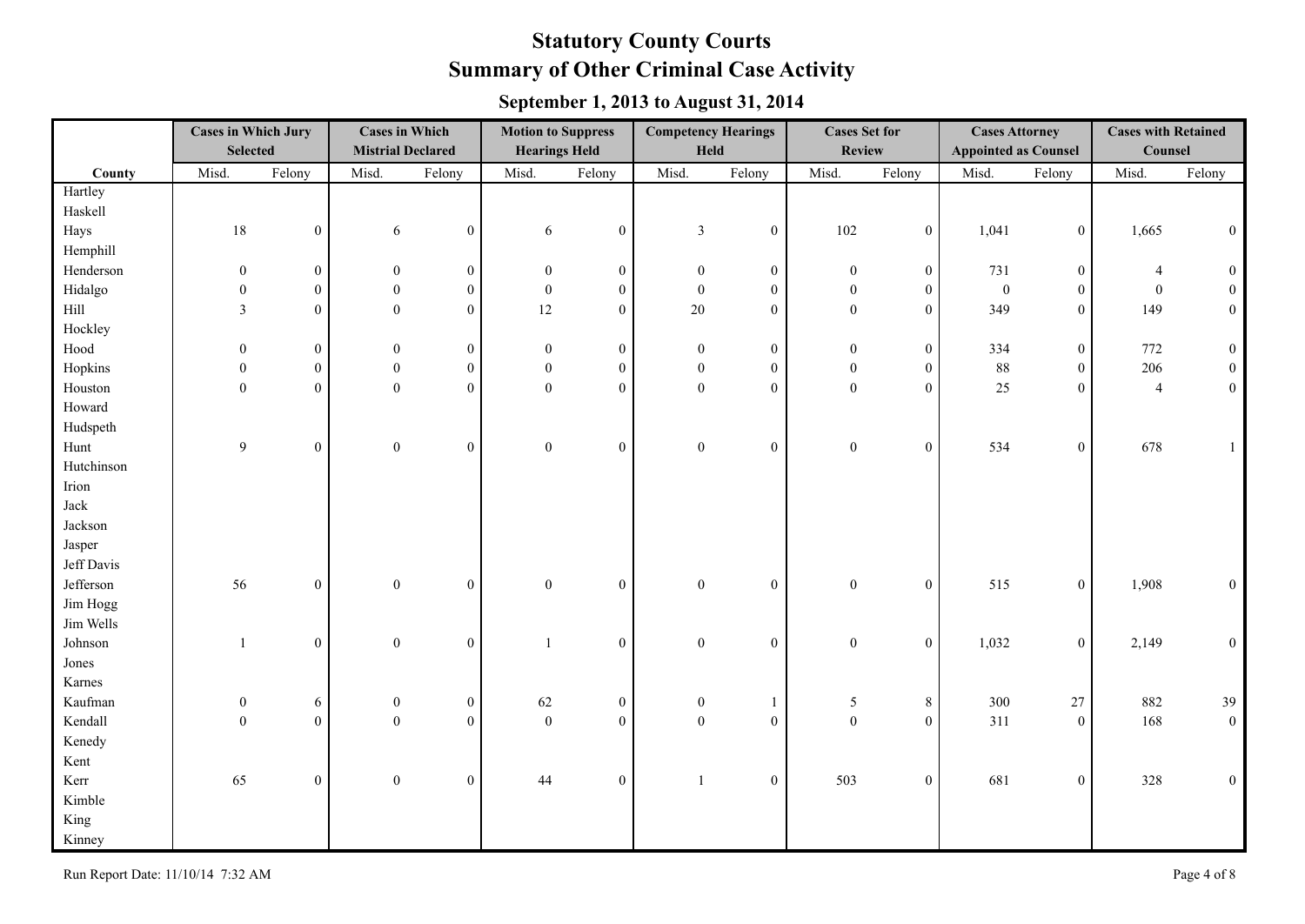|            | <b>Cases in Which Jury</b><br><b>Selected</b> |                | <b>Cases in Which</b><br><b>Mistrial Declared</b> |                  | <b>Motion to Suppress</b><br><b>Hearings Held</b> |                  | <b>Competency Hearings</b><br>Held |                  | <b>Cases Set for</b><br><b>Review</b> |                          | <b>Cases Attorney</b><br><b>Appointed as Counsel</b> |                  | <b>Cases with Retained</b><br>Counsel |                  |
|------------|-----------------------------------------------|----------------|---------------------------------------------------|------------------|---------------------------------------------------|------------------|------------------------------------|------------------|---------------------------------------|--------------------------|------------------------------------------------------|------------------|---------------------------------------|------------------|
|            |                                               |                |                                                   |                  |                                                   |                  |                                    |                  |                                       |                          |                                                      |                  |                                       |                  |
| County     | Misd.                                         | Felony         | Misd.                                             | Felony           | Misd.                                             | Felony           | Misd.<br>$\overline{0}$            | Felony           | Misd.                                 | Felony<br>$\overline{0}$ | Misd.                                                | Felony           | Misd.                                 | Felony           |
| Kleberg    | $\overline{0}$                                | $\overline{0}$ | $\overline{0}$                                    | $\overline{0}$   | $\overline{0}$                                    | $\overline{0}$   |                                    | $\mathbf{0}$     | 104                                   |                          | 235                                                  | $\boldsymbol{0}$ | 258                                   | $\overline{0}$   |
| Knox       |                                               |                |                                                   |                  |                                                   |                  |                                    |                  |                                       |                          |                                                      |                  |                                       |                  |
| La Salle   |                                               |                |                                                   |                  |                                                   |                  |                                    |                  |                                       |                          |                                                      |                  |                                       |                  |
| Lamar      |                                               |                |                                                   |                  |                                                   |                  |                                    |                  |                                       |                          |                                                      |                  |                                       |                  |
| Lamb       |                                               |                |                                                   |                  |                                                   |                  |                                    |                  |                                       |                          |                                                      |                  |                                       |                  |
| Lampasas   |                                               |                |                                                   |                  |                                                   |                  |                                    |                  |                                       |                          |                                                      |                  |                                       |                  |
| Lavaca     |                                               |                |                                                   |                  |                                                   |                  |                                    |                  |                                       |                          |                                                      |                  |                                       |                  |
| Lee        |                                               |                |                                                   |                  |                                                   |                  |                                    |                  |                                       |                          |                                                      |                  |                                       |                  |
| Leon       |                                               |                |                                                   |                  |                                                   |                  |                                    |                  |                                       |                          |                                                      |                  |                                       |                  |
| Liberty    | $\boldsymbol{0}$                              | $\overline{0}$ | $\mathbf{0}$                                      | $\mathbf{0}$     | $\mathbf{0}$                                      | $\mathbf{0}$     | $\mathbf{0}$                       | $\boldsymbol{0}$ | $\boldsymbol{0}$                      | $\boldsymbol{0}$         | $\boldsymbol{0}$                                     | $\boldsymbol{0}$ | 52                                    | $\boldsymbol{0}$ |
| Limestone  |                                               |                |                                                   |                  |                                                   |                  |                                    |                  |                                       |                          |                                                      |                  |                                       |                  |
| Lipscomb   |                                               |                |                                                   |                  |                                                   |                  |                                    |                  |                                       |                          |                                                      |                  |                                       |                  |
| Live Oak   |                                               |                |                                                   |                  |                                                   |                  |                                    |                  |                                       |                          |                                                      |                  |                                       |                  |
| Llano      |                                               |                |                                                   |                  |                                                   |                  |                                    |                  |                                       |                          |                                                      |                  |                                       |                  |
| Loving     |                                               |                |                                                   |                  |                                                   |                  |                                    |                  |                                       |                          |                                                      |                  |                                       |                  |
| Lubbock    | 18                                            | $\overline{0}$ | $\boldsymbol{0}$                                  | $\boldsymbol{0}$ | $\mathfrak{S}$                                    | $\mathbf{0}$     | 47                                 | $\boldsymbol{0}$ | $\boldsymbol{0}$                      | $\mathbf{0}$             | 2,447                                                | $\boldsymbol{0}$ | 1,126                                 | $\boldsymbol{0}$ |
| Lynn       |                                               |                |                                                   |                  |                                                   |                  |                                    |                  |                                       |                          |                                                      |                  |                                       |                  |
| Madison    |                                               |                |                                                   |                  |                                                   |                  |                                    |                  |                                       |                          |                                                      |                  |                                       |                  |
| Marion     |                                               |                |                                                   |                  |                                                   |                  |                                    |                  |                                       |                          |                                                      |                  |                                       |                  |
| Martin     |                                               |                |                                                   |                  |                                                   |                  |                                    |                  |                                       |                          |                                                      |                  |                                       |                  |
| Mason      |                                               |                |                                                   |                  |                                                   |                  |                                    |                  |                                       |                          |                                                      |                  |                                       |                  |
| Matagorda  |                                               |                |                                                   |                  |                                                   |                  |                                    |                  |                                       |                          |                                                      |                  |                                       |                  |
| Maverick   |                                               |                |                                                   |                  |                                                   |                  |                                    |                  |                                       |                          |                                                      |                  |                                       |                  |
| McCulloch  |                                               |                |                                                   |                  |                                                   |                  |                                    |                  |                                       |                          |                                                      |                  |                                       |                  |
| McLennan   | 29                                            | $\overline{0}$ | $\mathbf{0}$                                      | $\boldsymbol{0}$ | $\boldsymbol{0}$                                  | $\mathbf{0}$     | $\mathbf{0}$                       | $\boldsymbol{0}$ | $\boldsymbol{0}$                      | $\mathbf{0}$             | 3,280                                                | $\boldsymbol{0}$ | 552                                   | $\boldsymbol{0}$ |
| McMullen   |                                               |                |                                                   |                  |                                                   |                  |                                    |                  |                                       |                          |                                                      |                  |                                       |                  |
| Medina     | $\mathbf{0}$                                  | $\overline{0}$ | $\mathbf{0}$                                      | $\boldsymbol{0}$ | $\mathbf{0}$                                      | $\mathbf{0}$     | $\overline{0}$                     | $\boldsymbol{0}$ | $\boldsymbol{0}$                      | $\overline{0}$           | 173                                                  | $\boldsymbol{0}$ | 254                                   | $\boldsymbol{0}$ |
| Menard     |                                               |                |                                                   |                  |                                                   |                  |                                    |                  |                                       |                          |                                                      |                  |                                       |                  |
| Midland    | $\sqrt{6}$                                    | $\overline{0}$ | $\mathbf{0}$                                      | $\boldsymbol{0}$ | $\mathbf{0}$                                      | $\boldsymbol{0}$ | $\mathbf{0}$                       | $\boldsymbol{0}$ | $\boldsymbol{0}$                      | $\boldsymbol{0}$         | 284                                                  | $\boldsymbol{0}$ | 1,458                                 | $\boldsymbol{0}$ |
| Milam      |                                               |                |                                                   |                  |                                                   |                  |                                    |                  |                                       |                          |                                                      |                  |                                       |                  |
| Mills      |                                               |                |                                                   |                  |                                                   |                  |                                    |                  |                                       |                          |                                                      |                  |                                       |                  |
| Mitchell   |                                               |                |                                                   |                  |                                                   |                  |                                    |                  |                                       |                          |                                                      |                  |                                       |                  |
| Montague   |                                               |                |                                                   |                  |                                                   |                  |                                    |                  |                                       |                          |                                                      |                  |                                       |                  |
| Montgomery | 59                                            | $\overline{0}$ | $\overline{0}$                                    | $\boldsymbol{0}$ | $\overline{0}$                                    | $\overline{0}$   | $12\,$                             | $\boldsymbol{0}$ | $\boldsymbol{0}$                      | $\mathbf{0}$             | 1,267                                                | $\boldsymbol{0}$ | 1,106                                 | $\boldsymbol{0}$ |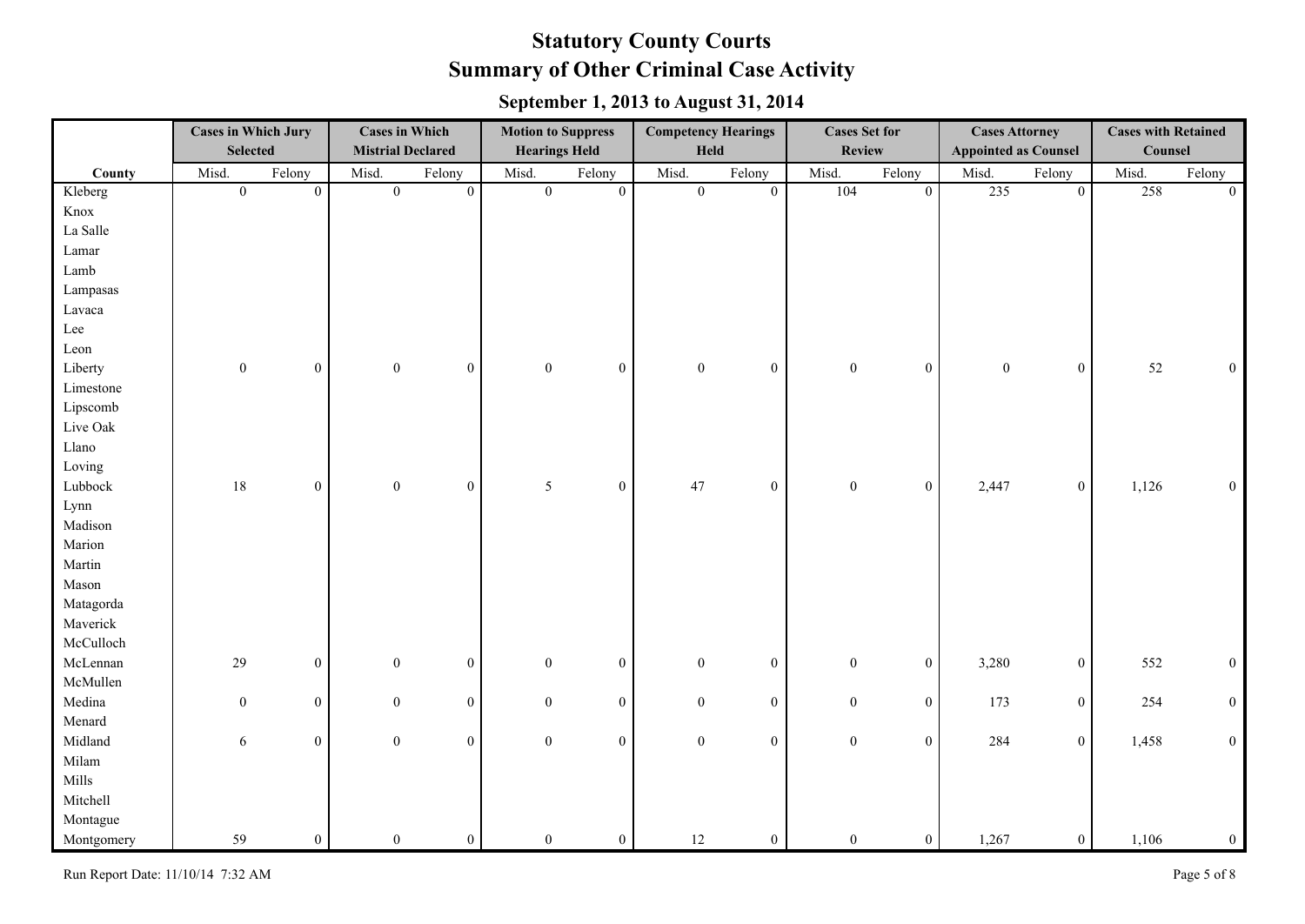|               | <b>Cases in Which Jury</b><br><b>Selected</b> |                  | <b>Cases in Which</b><br><b>Mistrial Declared</b> |                  | <b>Motion to Suppress</b><br><b>Hearings Held</b> |                  | <b>Competency Hearings</b><br>Held |                  | <b>Cases Set for</b><br><b>Review</b> |                  | <b>Cases Attorney</b><br><b>Appointed as Counsel</b> |                  | <b>Cases with Retained</b><br>Counsel |                  |
|---------------|-----------------------------------------------|------------------|---------------------------------------------------|------------------|---------------------------------------------------|------------------|------------------------------------|------------------|---------------------------------------|------------------|------------------------------------------------------|------------------|---------------------------------------|------------------|
| County        | Misd.                                         | Felony           | Misd.                                             | Felony           | Misd.                                             | Felony           | Misd.                              | Felony           | Misd.                                 | Felony           | Misd.                                                | Felony           | Misd.                                 | Felony           |
| Moore         | $\overline{0}$                                | $\overline{0}$   | $\overline{0}$                                    | $\overline{0}$   | $\overline{0}$                                    | $\overline{0}$   | $\overline{0}$                     | $\overline{0}$   | $\overline{0}$                        | $\overline{0}$   | 265                                                  | $\overline{0}$   | 83                                    | $\mathbf{0}$     |
| Morris        |                                               |                  |                                                   |                  |                                                   |                  |                                    |                  |                                       |                  |                                                      |                  |                                       |                  |
| Motley        |                                               |                  |                                                   |                  |                                                   |                  |                                    |                  |                                       |                  |                                                      |                  |                                       |                  |
| Nacogdoches   | $\boldsymbol{0}$                              | $\overline{0}$   | $\boldsymbol{0}$                                  | $\overline{0}$   | $\boldsymbol{0}$                                  | $\boldsymbol{0}$ | $\boldsymbol{0}$                   | $\boldsymbol{0}$ | $\boldsymbol{0}$                      | $\boldsymbol{0}$ | 616                                                  | $\boldsymbol{0}$ | 732                                   | $\mathbf{1}$     |
| Navarro       |                                               |                  |                                                   |                  |                                                   |                  |                                    |                  |                                       |                  |                                                      |                  |                                       |                  |
| Newton        |                                               |                  |                                                   |                  |                                                   |                  |                                    |                  |                                       |                  |                                                      |                  |                                       |                  |
| Nolan         | $\boldsymbol{0}$                              | $\overline{0}$   | $\boldsymbol{0}$                                  | $\mathbf{0}$     | $\boldsymbol{0}$                                  | $\boldsymbol{0}$ | $\overline{0}$                     | $\boldsymbol{0}$ | $\mathbf{0}$                          | $\boldsymbol{0}$ | 83                                                   | $\boldsymbol{0}$ | 39                                    | $\mathfrak{Z}$   |
| Nueces        | $\boldsymbol{0}$                              | $\overline{0}$   | $\boldsymbol{0}$                                  | $\theta$         | $\mathbf{0}$                                      | $\overline{0}$   | $\overline{0}$                     | $\theta$         | $\boldsymbol{0}$                      | $\overline{0}$   | $\boldsymbol{0}$                                     | $\mathbf{0}$     | $\mathbf{0}$                          | $\boldsymbol{0}$ |
| Ochiltree     |                                               |                  |                                                   |                  |                                                   |                  |                                    |                  |                                       |                  |                                                      |                  |                                       |                  |
| Oldham        |                                               |                  |                                                   |                  |                                                   |                  |                                    |                  |                                       |                  |                                                      |                  |                                       |                  |
| Orange        | 9                                             | $\overline{0}$   | $\boldsymbol{0}$                                  | $\mathbf{0}$     | $\overline{4}$                                    | $\overline{0}$   | $\overline{0}$                     | $\mathbf{0}$     | $\mathbf{0}$                          | $\boldsymbol{0}$ | 511                                                  | $\boldsymbol{0}$ | 498                                   | $\boldsymbol{0}$ |
| Palo Pinto    |                                               |                  |                                                   |                  |                                                   |                  |                                    |                  |                                       |                  |                                                      |                  |                                       |                  |
| Panola        | $\boldsymbol{0}$                              | 1                | $\boldsymbol{0}$                                  | $\boldsymbol{0}$ | $\boldsymbol{0}$                                  | $\sqrt{2}$       | $\mathbf{0}$                       | $\boldsymbol{0}$ | $\boldsymbol{0}$                      | $\boldsymbol{0}$ | 50                                                   | 153              | 24                                    | $16\,$           |
| Parker        | $\boldsymbol{0}$                              | $\overline{0}$   | $\boldsymbol{0}$                                  | $\theta$         | $\boldsymbol{0}$                                  | $\mathbf{0}$     | $\overline{0}$                     | $\mathbf{0}$     | $\mathbf{0}$                          | $\boldsymbol{0}$ | 589                                                  | $\boldsymbol{0}$ | $18\,$                                | $\mathbf{0}$     |
| Parmer        |                                               |                  |                                                   |                  |                                                   |                  |                                    |                  |                                       |                  |                                                      |                  |                                       |                  |
| Pecos         |                                               |                  |                                                   |                  |                                                   |                  |                                    |                  |                                       |                  |                                                      |                  |                                       |                  |
| Polk          | $8\,$                                         | $\boldsymbol{0}$ | $\boldsymbol{0}$                                  | $\boldsymbol{0}$ | $\boldsymbol{0}$                                  | $\boldsymbol{0}$ | $\mathbf{0}$                       | $\boldsymbol{0}$ | 440                                   | $\boldsymbol{0}$ | 328                                                  | $\boldsymbol{0}$ | 246                                   | $\boldsymbol{0}$ |
| Potter        | 33                                            | $\overline{0}$   | $\boldsymbol{0}$                                  | $\mathbf{0}$     | $\mathbf{0}$                                      | $\overline{0}$   | $\boldsymbol{0}$                   | $\mathbf{0}$     | $\boldsymbol{0}$                      | $\boldsymbol{0}$ | 296                                                  | $\boldsymbol{0}$ | 462                                   | $\boldsymbol{0}$ |
| Presidio      |                                               |                  |                                                   |                  |                                                   |                  |                                    |                  |                                       |                  |                                                      |                  |                                       |                  |
| Rains         |                                               |                  |                                                   |                  |                                                   |                  |                                    |                  |                                       |                  |                                                      |                  |                                       |                  |
| Randall       | 6                                             | $\overline{0}$   | $\boldsymbol{0}$                                  | $\mathbf{0}$     | 2                                                 | $\overline{0}$   | $\boldsymbol{0}$                   | $\overline{0}$   | $\boldsymbol{0}$                      | $\boldsymbol{0}$ | 282                                                  | $\boldsymbol{0}$ | 472                                   | $\boldsymbol{0}$ |
| Reagan        |                                               |                  |                                                   |                  |                                                   |                  |                                    |                  |                                       |                  |                                                      |                  |                                       |                  |
| Real          |                                               |                  |                                                   |                  |                                                   |                  |                                    |                  |                                       |                  |                                                      |                  |                                       |                  |
| Red River     |                                               |                  |                                                   |                  |                                                   |                  |                                    |                  |                                       |                  |                                                      |                  |                                       |                  |
| Reeves        | $\boldsymbol{0}$                              | $\overline{0}$   | $\boldsymbol{0}$                                  | $\mathbf{0}$     | $\boldsymbol{0}$                                  | $\overline{0}$   | $\boldsymbol{0}$                   | $\overline{0}$   | $\boldsymbol{0}$                      | $\boldsymbol{0}$ | $\mathbf{0}$                                         | $\boldsymbol{0}$ | $\boldsymbol{0}$                      | $\boldsymbol{0}$ |
| Refugio       |                                               |                  |                                                   |                  |                                                   |                  |                                    |                  |                                       |                  |                                                      |                  |                                       |                  |
| Roberts       |                                               |                  |                                                   |                  |                                                   |                  |                                    |                  |                                       |                  |                                                      |                  |                                       |                  |
| Robertson     |                                               |                  |                                                   |                  |                                                   |                  |                                    |                  |                                       |                  |                                                      |                  |                                       |                  |
| Rockwall      | 10                                            | $\overline{0}$   | 2                                                 | $\overline{0}$   | $\boldsymbol{0}$                                  | $\overline{0}$   | $\overline{0}$                     | $\boldsymbol{0}$ | $\overline{0}$                        | $\boldsymbol{0}$ | 302                                                  | $\boldsymbol{0}$ | 639                                   | $\boldsymbol{0}$ |
| Runnels       |                                               |                  |                                                   |                  |                                                   |                  |                                    |                  |                                       |                  |                                                      |                  |                                       |                  |
| Rusk          | 17                                            | $\boldsymbol{0}$ | 32                                                | $\boldsymbol{0}$ | $\boldsymbol{0}$                                  | $\boldsymbol{0}$ | $\mathbf{0}$                       | $\boldsymbol{0}$ | $\boldsymbol{0}$                      | $\boldsymbol{0}$ | 93                                                   | $\boldsymbol{0}$ | 145                                   | $\boldsymbol{0}$ |
| Sabine        |                                               |                  |                                                   |                  |                                                   |                  |                                    |                  |                                       |                  |                                                      |                  |                                       |                  |
| San Augustine |                                               |                  |                                                   |                  |                                                   |                  |                                    |                  |                                       |                  |                                                      |                  |                                       |                  |
| San Jacinto   |                                               |                  |                                                   |                  |                                                   |                  |                                    |                  |                                       |                  |                                                      |                  |                                       |                  |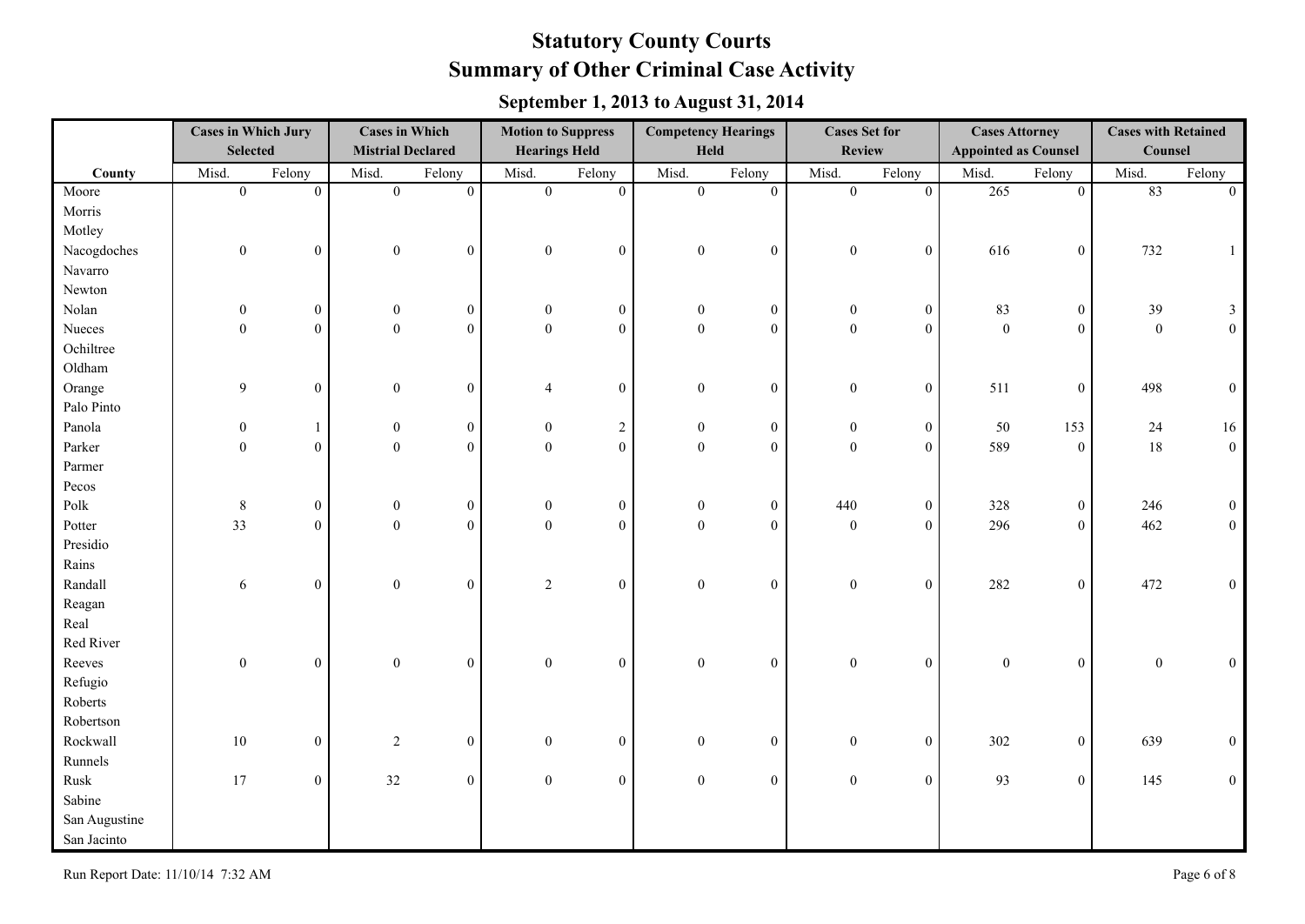|              | <b>Cases in Which Jury</b><br><b>Selected</b> |                  |                  | <b>Cases in Which</b><br><b>Mistrial Declared</b> |                  | <b>Motion to Suppress</b><br><b>Hearings Held</b> |                  | <b>Competency Hearings</b><br>Held |                  | <b>Cases Set for</b><br><b>Review</b> | <b>Cases Attorney</b><br><b>Appointed as Counsel</b> |                  | <b>Cases with Retained</b><br>Counsel |                  |
|--------------|-----------------------------------------------|------------------|------------------|---------------------------------------------------|------------------|---------------------------------------------------|------------------|------------------------------------|------------------|---------------------------------------|------------------------------------------------------|------------------|---------------------------------------|------------------|
| County       | Misd.                                         | Felony           | Misd.            | Felony                                            | Misd.            | Felony                                            | Misd.            | Felony                             | Misd.            | Felony                                | Misd.                                                | Felony           | Misd.                                 | Felony           |
| San Patricio | $\overline{0}$                                | $\mathbf{0}$     | $\overline{0}$   | $\overline{0}$                                    | $\overline{0}$   | $\theta$                                          | $\mathbf{0}$     | $\overline{0}$                     | 134              | $\mathbf{0}$                          | 128                                                  | $\overline{0}$   | 469                                   | $\overline{0}$   |
| San Saba     |                                               |                  |                  |                                                   |                  |                                                   |                  |                                    |                  |                                       |                                                      |                  |                                       |                  |
| Schleicher   |                                               |                  |                  |                                                   |                  |                                                   |                  |                                    |                  |                                       |                                                      |                  |                                       |                  |
| Scurry       |                                               |                  |                  |                                                   |                  |                                                   |                  |                                    |                  |                                       |                                                      |                  |                                       |                  |
| Shackelford  |                                               |                  |                  |                                                   |                  |                                                   |                  |                                    |                  |                                       |                                                      |                  |                                       |                  |
| Shelby       |                                               |                  |                  |                                                   |                  |                                                   |                  |                                    |                  |                                       |                                                      |                  |                                       |                  |
| Sherman      |                                               |                  |                  |                                                   |                  |                                                   |                  |                                    |                  |                                       |                                                      |                  |                                       |                  |
| Smith        | $\boldsymbol{0}$                              | $\overline{0}$   | $\boldsymbol{0}$ | $\overline{0}$                                    | $\boldsymbol{0}$ | $\boldsymbol{0}$                                  | $\mathbf{0}$     | $\boldsymbol{0}$                   | $\boldsymbol{0}$ | $\boldsymbol{0}$                      | 282                                                  | $\boldsymbol{0}$ | 327                                   | $\boldsymbol{0}$ |
| Somervell    |                                               |                  |                  |                                                   |                  |                                                   |                  |                                    |                  |                                       |                                                      |                  |                                       |                  |
| <b>Starr</b> | $\boldsymbol{0}$                              | $\overline{0}$   | $\mathbf{0}$     | $\overline{0}$                                    | $\boldsymbol{0}$ | $\mathbf{0}$                                      | $\boldsymbol{0}$ | $\mathbf{0}$                       | $\boldsymbol{0}$ | $\overline{0}$                        | $\boldsymbol{0}$                                     | $\boldsymbol{0}$ | $\boldsymbol{0}$                      | $\mathbf{0}$     |
| Stephens     |                                               |                  |                  |                                                   |                  |                                                   |                  |                                    |                  |                                       |                                                      |                  |                                       |                  |
| Sterling     |                                               |                  |                  |                                                   |                  |                                                   |                  |                                    |                  |                                       |                                                      |                  |                                       |                  |
| Stonewall    |                                               |                  |                  |                                                   |                  |                                                   |                  |                                    |                  |                                       |                                                      |                  |                                       |                  |
| Sutton       |                                               |                  |                  |                                                   |                  |                                                   |                  |                                    |                  |                                       |                                                      |                  |                                       |                  |
| Swisher      |                                               |                  |                  |                                                   |                  |                                                   |                  |                                    |                  |                                       |                                                      |                  |                                       |                  |
| Tarrant      | 139                                           | $\overline{0}$   | 6                | $\boldsymbol{0}$                                  | 107              | $\boldsymbol{0}$                                  | 172              | $\overline{0}$                     | 1,242            | $\boldsymbol{0}$                      | 14,245                                               | $\boldsymbol{0}$ | 15,920                                | $\boldsymbol{0}$ |
| Taylor       | $\boldsymbol{0}$                              | $\mathbf{0}$     | $\boldsymbol{0}$ | $\mathbf{0}$                                      | $\mathbf{0}$     | $\mathbf{0}$                                      | $\boldsymbol{0}$ | $\overline{0}$                     | $\boldsymbol{0}$ | $\overline{0}$                        | $\boldsymbol{0}$                                     | $\mathbf{0}$     | $\boldsymbol{0}$                      | $\mathbf{0}$     |
| Terrell      |                                               |                  |                  |                                                   |                  |                                                   |                  |                                    |                  |                                       |                                                      |                  |                                       |                  |
| Terry        |                                               |                  |                  |                                                   |                  |                                                   |                  |                                    |                  |                                       |                                                      |                  |                                       |                  |
| Throckmorton |                                               |                  |                  |                                                   |                  |                                                   |                  |                                    |                  |                                       |                                                      |                  |                                       |                  |
| <b>Titus</b> |                                               |                  |                  |                                                   |                  |                                                   |                  |                                    |                  |                                       |                                                      |                  |                                       |                  |
| Tom Green    | $\boldsymbol{0}$                              | $\overline{0}$   | $\boldsymbol{0}$ | $\boldsymbol{0}$                                  | $\boldsymbol{0}$ | $\mathbf{0}$                                      | $\mathfrak{Z}$   | $\boldsymbol{0}$                   | $\boldsymbol{0}$ | $\boldsymbol{0}$                      | 653                                                  | $\boldsymbol{0}$ | 916                                   | $\boldsymbol{0}$ |
| Travis       | 74                                            | $\mathbf{0}$     | $\overline{4}$   | $\mathbf{0}$                                      | 17               | $\mathbf{0}$                                      | $\mathbf{0}$     | $\overline{0}$                     | 1,666            | $\boldsymbol{0}$                      | 20,578                                               | $\boldsymbol{0}$ | 22,149                                | $\boldsymbol{0}$ |
| Trinity      |                                               |                  |                  |                                                   |                  |                                                   |                  |                                    |                  |                                       |                                                      |                  |                                       |                  |
| Tyler        |                                               |                  |                  |                                                   |                  |                                                   |                  |                                    |                  |                                       |                                                      |                  |                                       |                  |
| Upshur       |                                               |                  |                  |                                                   |                  |                                                   |                  |                                    |                  |                                       |                                                      |                  |                                       |                  |
| Upton        |                                               |                  |                  |                                                   |                  |                                                   |                  |                                    |                  |                                       |                                                      |                  |                                       |                  |
| Uvalde       |                                               |                  |                  |                                                   |                  |                                                   |                  |                                    |                  |                                       |                                                      |                  |                                       |                  |
| Val Verde    | $\mathbf{0}$                                  | $\overline{0}$   | $\mathbf{0}$     | $\bf{0}$                                          | $\boldsymbol{0}$ | $\mathbf{0}$                                      | $\overline{0}$   | $\boldsymbol{0}$                   | $\mathbf{0}$     | $\boldsymbol{0}$                      | 288                                                  | $\boldsymbol{0}$ |                                       | $\boldsymbol{0}$ |
| Van Zandt    | $\boldsymbol{0}$                              | $\mathbf{0}$     | $\theta$         | $\boldsymbol{0}$                                  | $\theta$         | $\boldsymbol{0}$                                  | $\theta$         | $\boldsymbol{0}$                   | $\boldsymbol{0}$ | $\boldsymbol{0}$                      | 5                                                    | $\boldsymbol{0}$ | 338                                   | $\boldsymbol{0}$ |
| Victoria     | 12                                            | $\mathbf{0}$     | $\theta$         | $\mathbf{0}$                                      | 6                | $\mathbf{0}$                                      | 6                | $\mathbf{0}$                       | $\theta$         | $\overline{0}$                        | 1,015                                                | $\boldsymbol{0}$ | 405                                   | $\boldsymbol{0}$ |
| Walker       | $\mathbf{0}$                                  | $\boldsymbol{0}$ | $\mathbf{0}$     | $\mathbf{0}$                                      | $\theta$         | $\mathbf{0}$                                      | $\overline{0}$   | $\boldsymbol{0}$                   | $\boldsymbol{0}$ | $\overline{0}$                        | $\boldsymbol{0}$                                     | $\boldsymbol{0}$ | $\mathbf{0}$                          | $\boldsymbol{0}$ |
| Waller       | $\mathbf{0}$                                  | $\mathbf{0}$     | $\theta$         | $\overline{0}$                                    | $\theta$         | $\overline{0}$                                    | $\mathbf{0}$     | $\mathbf{0}$                       | $\boldsymbol{0}$ | $\theta$                              | $\mathbf{0}$                                         | $\boldsymbol{0}$ | $\mathbf{0}$                          | $\boldsymbol{0}$ |
| Ward         |                                               |                  |                  |                                                   |                  |                                                   |                  |                                    |                  |                                       |                                                      |                  |                                       |                  |